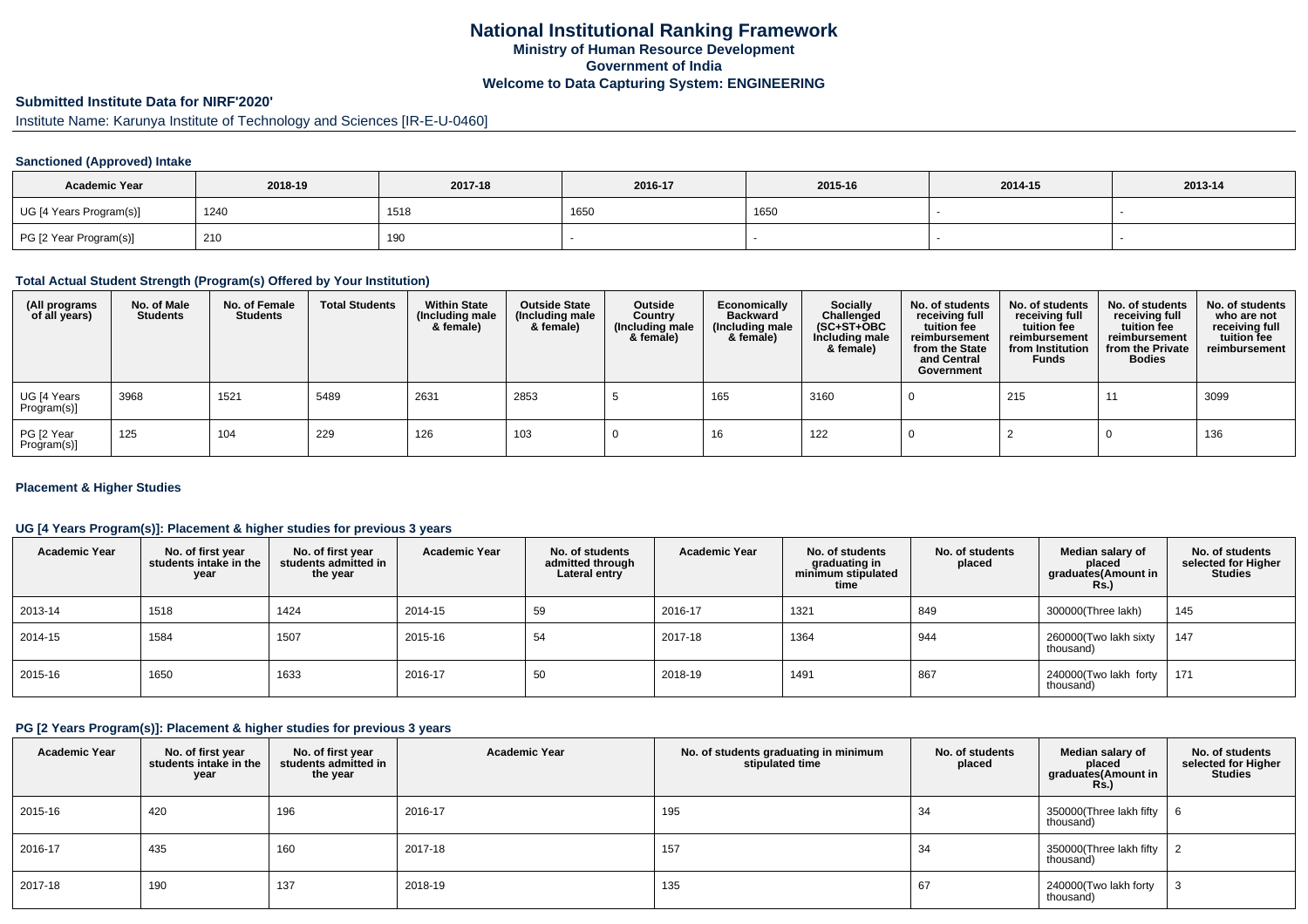### **Ph.D Student Details**

| Ph.D (Student pursuing doctoral program till 2017-18; Students admitted in the academic year 2018-19 should not be entered here.) |         |         |         |  |  |  |  |
|-----------------------------------------------------------------------------------------------------------------------------------|---------|---------|---------|--|--|--|--|
| <b>Total Students</b>                                                                                                             |         |         |         |  |  |  |  |
| Full Time                                                                                                                         |         | 82      |         |  |  |  |  |
| Part Time                                                                                                                         | 224     |         |         |  |  |  |  |
| No. of Ph.D students graduated (including Integrated Ph.D)                                                                        |         |         |         |  |  |  |  |
|                                                                                                                                   | 2018-19 | 2017-18 | 2016-17 |  |  |  |  |
| Full Time                                                                                                                         |         |         |         |  |  |  |  |
| Part Time                                                                                                                         | 19      | 14      | 17      |  |  |  |  |

# **Financial Resources: Utilised Amount for the Capital expenditure for previous 3 years**

| <b>Academic Year</b>                                                                                                                                                                   | 2018-19                                                                                          | 2017-18                                                                                              | 2016-17                                                                                         |  |  |  |  |  |  |
|----------------------------------------------------------------------------------------------------------------------------------------------------------------------------------------|--------------------------------------------------------------------------------------------------|------------------------------------------------------------------------------------------------------|-------------------------------------------------------------------------------------------------|--|--|--|--|--|--|
|                                                                                                                                                                                        | <b>Utilised Amount</b>                                                                           | <b>Utilised Amount</b>                                                                               | <b>Utilised Amount</b>                                                                          |  |  |  |  |  |  |
| Annual Capital Expenditure on Academic Activities and Resources (excluding expenditure on buildings)                                                                                   |                                                                                                  |                                                                                                      |                                                                                                 |  |  |  |  |  |  |
| Library (Books, Journals and e-Resources only)                                                                                                                                         | 13100197 (One crore thirty one lakhs one hundred and ninety<br>seven only)                       | 17394893 (One crore seventy three lakhs ninety four thousand<br>eight hundred and ninety three only) | 12200908 (One crore twenty two lakhs nine hundred and eight<br>only)                            |  |  |  |  |  |  |
| New Equipment and software for Laboratories                                                                                                                                            | 35822313 (Three Crores fifty eight lakhs twenty two thousand<br>three hundred and thirteen only) | 73431135 (Seven crores thirty four lakhs thirty one thousand<br>one hundred and thirty five only)    | 27383850 (Two crores seventy three lakhs eighty three<br>thousand eight hundred and fifty only) |  |  |  |  |  |  |
| <b>Engineering Workshops</b>                                                                                                                                                           | 0 (Zero)                                                                                         | 1784000 (One lakh seventy eight thousand only)                                                       | 38555 (Thirty eight thousand five hundred and fifty five only)                                  |  |  |  |  |  |  |
| Other expenditure on creation of Capital Assets (For setting up classrooms, seminar hall, conference hall, library, Lab, Engg<br>workshops excluding expenditure on Land and Building) | 32336082 (Three crores twenty three lakhs thirty six thousand<br>and eighty two only)            | 4792685 (Forty seven lakhs ninety two thousand six hundred<br>and eighty five only)                  | 6071489 (Sixty lakhs seventy one thousand four hundred and<br>eighty nine only)                 |  |  |  |  |  |  |

# **Financial Resources: Utilised Amount for the Operational expenditure for previous 3 years**

| <b>Academic Year</b>                                                                                                                                                                            | 2018-19                                                                           | 2017-18                                                                                         | 2016-17                                                                                        |  |  |  |  |  |  |
|-------------------------------------------------------------------------------------------------------------------------------------------------------------------------------------------------|-----------------------------------------------------------------------------------|-------------------------------------------------------------------------------------------------|------------------------------------------------------------------------------------------------|--|--|--|--|--|--|
|                                                                                                                                                                                                 | <b>Utilised Amount</b>                                                            | <b>Utilised Amount</b>                                                                          | <b>Utilised Amount</b>                                                                         |  |  |  |  |  |  |
| <b>Annual Operational Expenditure</b>                                                                                                                                                           |                                                                                   |                                                                                                 |                                                                                                |  |  |  |  |  |  |
| Salaries (Teaching and Non Teaching staff)                                                                                                                                                      | 370665004 (Thirty seven crores six lakhs sixty five thousand<br>and four only)    | 351254208 (Thirty five crores twelve lakhs fifty four thousand<br>two hundred and eight only)   | 349886037 (Thirty four crores ninety eight lakhs eighty six<br>thousand and thirty seven only) |  |  |  |  |  |  |
| Maintenance of Academic Infrastructure or consumables and<br>other running expenditures (excluding maintenance of hostels<br>and allied services, rent of the building, depreciation cost, etc) | 426990643 (Forty two crores sixty nine lakhs six hundred and<br>forty three only) | 506740839 (Fifty crores sixty seven lakhs forty thousand eight<br>hundred and thirty nine only) | 340379010 (Thirty four crores three lakhs seventy nine<br>thousand and ten only)               |  |  |  |  |  |  |
| Seminars/Conferences/Workshops                                                                                                                                                                  | 6846914 (Sixty eight lakhs forty six thousand nine hundred and<br>fourteen only)  | 9738247 (Ninety seven lakhs thirty eight thousand two hundred<br>and forty seven only)          | 9253091 (Ninety two lakhs fifty three thousand and ninety one<br>only)                         |  |  |  |  |  |  |

**IPR**

| Calendar year            | 2018 | 2017 | 2016 |
|--------------------------|------|------|------|
| No. of Patents Published |      |      |      |
| No. of Patents Granted   |      |      |      |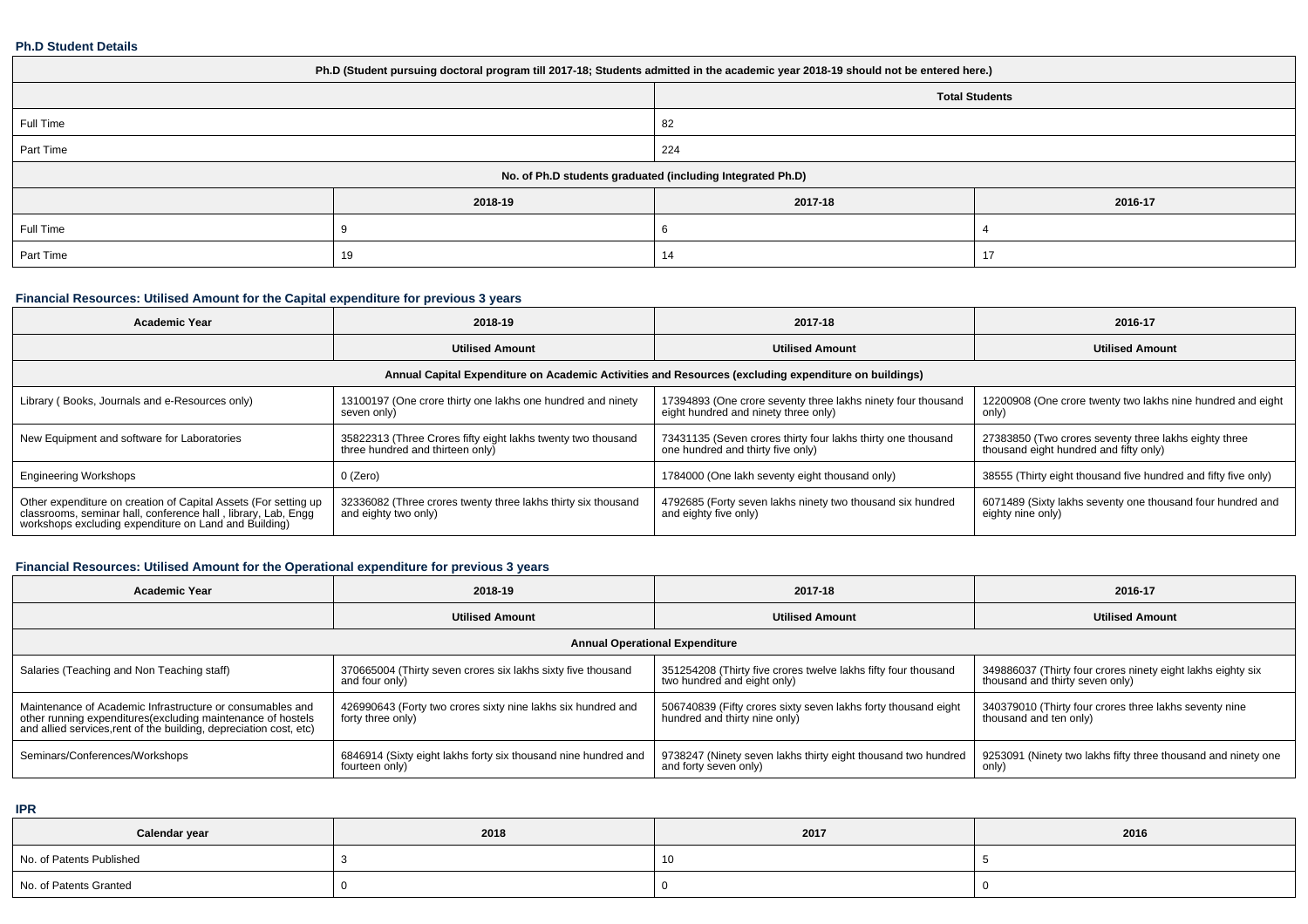#### **Sponsored Research Details**

| <b>Financial Year</b>                    | 2018-19                                                                  | 2017-18                                                                    | 2016-17                                                               |
|------------------------------------------|--------------------------------------------------------------------------|----------------------------------------------------------------------------|-----------------------------------------------------------------------|
| Total no. of Sponsored Projects          |                                                                          | 15                                                                         |                                                                       |
| Total no. of Funding Agencies            |                                                                          |                                                                            |                                                                       |
| Total Amount Received (Amount in Rupees) | 16346856                                                                 | 12572143                                                                   | 25180795                                                              |
| Amount Received in Words                 | One crore sixty three lakh forty six thousand eight hundred fifty<br>SIX | One crore twenty five lakh seventy two thousand one hundred<br>forty three | Two crore fifty one lakh eighty thousand seven hundred ninety<br>five |

## **Consultancy Project Details**

| <b>Financial Year</b>                    | 2018-19                                | 2017-18                                                             | 2016-17                                                      |
|------------------------------------------|----------------------------------------|---------------------------------------------------------------------|--------------------------------------------------------------|
| Total no. of Consultancy Projects        | 416                                    | 607                                                                 | 863                                                          |
| Total no. of Client Organizations        | 235                                    | 265                                                                 | 388                                                          |
| Total Amount Received (Amount in Rupees) | 7100513                                | 8174323                                                             | 8341351                                                      |
| Amount Received in Words                 | Seventy one lakh five hundred thirteen | Eighty one lakh seventy four thousand three hundred twenty<br>three | Eighty three lakh forty one thousand three hundred fifty one |

## **PCS Facilities: Facilities of physically challenged students**

| 1. Do your institution buildings have Lifts/Ramps?                                                                                                        | Yes, more than 80% of the buildings |
|-----------------------------------------------------------------------------------------------------------------------------------------------------------|-------------------------------------|
| 2. Do your institution have provision for walking aids, includingwheelchairs and transportation from one building to another for<br>handicapped students? | Yes                                 |
| 3. Do your institution buildings have specially designed toilets for handicapped students?                                                                | Yes, more than 80% of the buildings |

#### **Awards Details**

| 1. How many faculty member of your institution have received highly reputed national/international awards/recognition from central government agencies in the previous academic year 2018-19 |                         |                                                 |                                                                                                                |                                                                 |                                          |                            |                             |                               |                              |
|----------------------------------------------------------------------------------------------------------------------------------------------------------------------------------------------|-------------------------|-------------------------------------------------|----------------------------------------------------------------------------------------------------------------|-----------------------------------------------------------------|------------------------------------------|----------------------------|-----------------------------|-------------------------------|------------------------------|
| Srno                                                                                                                                                                                         | Name of the Faculty     | Name of the Award                               | Name of the Central<br>government<br>agency/international<br>agencies from where<br>award has been<br>received | Address of the<br>Agency giving award                           | <b>Contact Email ID of</b><br>the Agency | Year of receiving<br>award | Email ID of the<br>faculty  | Contact no. of the<br>faculty | Is it<br>Fellowship?(Yes/No) |
|                                                                                                                                                                                              | Aldin Justin Sundararaj | Young Engineers<br>Award                        | Institution of Engineers<br>India                                                                              | 8 Gokhale Road, West<br>Bengal, Kolkata-<br>700020              | sdg@ieindia.org                          | 2018                       | aldinjustin@karunya.e<br>du | 9047653317                    | <b>No</b>                    |
| 2                                                                                                                                                                                            | Aldin Justin Sundararaj | Young Achievers<br>Award                        | Institution of Engineers<br>India                                                                              | 8 Gokhale Road, West<br>Bengal, Kolkata-<br>700020              | sdg@ieindia.org                          | 2019                       | aldinjustin@karunya.e<br>du | 9047653317                    | <b>No</b>                    |
| 3                                                                                                                                                                                            | Dr N Anand              | Vishwakarma Award                               | Construction Industry<br>Development Council                                                                   | 801 Hemkunt<br>Chambers 89 Nehru<br>Place, New Delhi 110<br>019 | cidc@cidc.in                             | 2018                       | nanand@karunya.edu          | 9486115105                    | <b>No</b>                    |
|                                                                                                                                                                                              | Dr Sneha Gautam         | Young Environmental<br><b>Engineering Award</b> | The Institution of<br>Engineers India                                                                          | 8 Gokhale Road, West<br>Bengal, Kolkata-<br>700020              | sdg@ieindia.org                          | 2019                       | snehagautam@karuny<br>a.edu | 9131085801                    | <b>No</b>                    |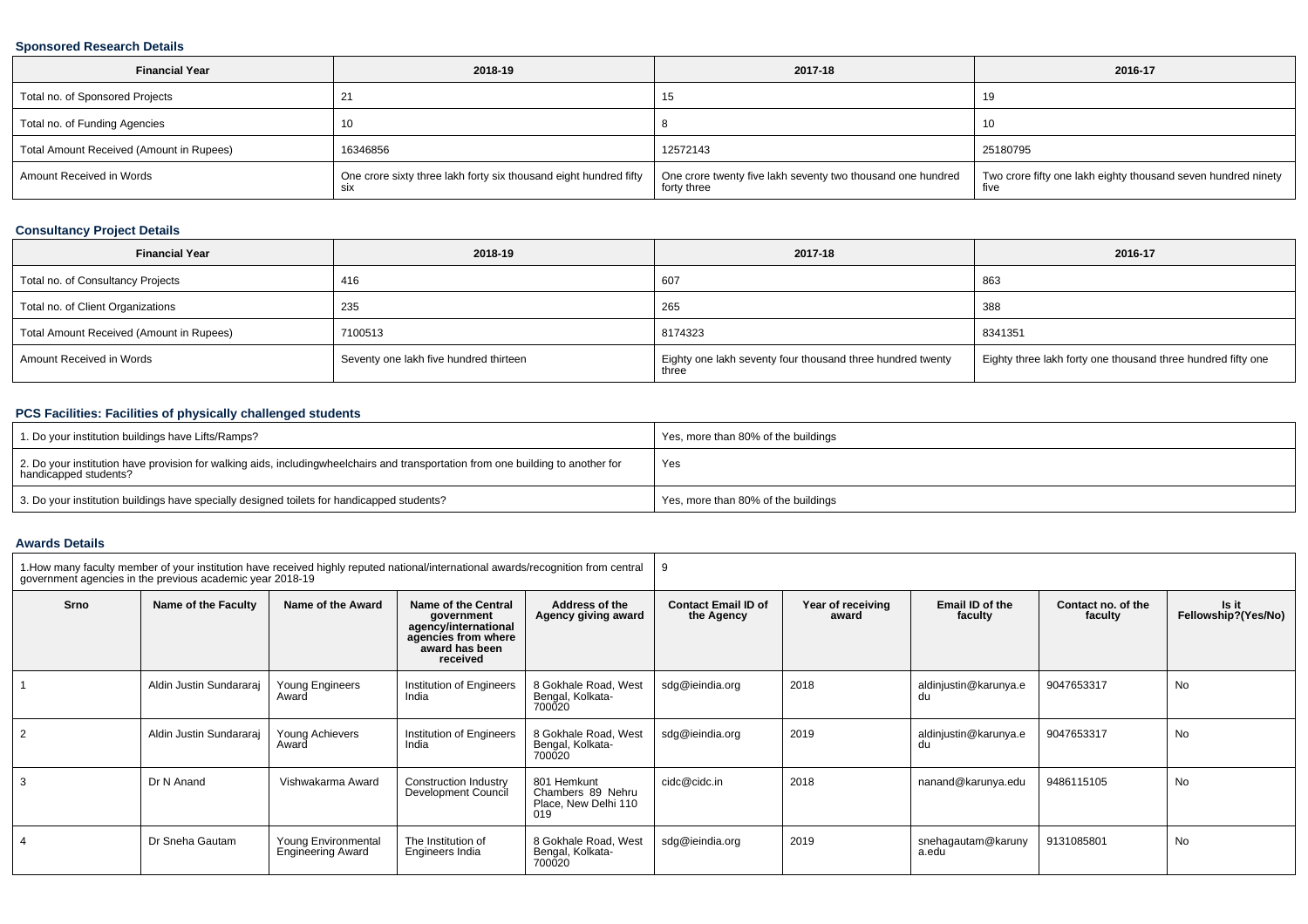| 5              | Dr V P Dinesh                                        | <b>DST Young Scientist</b><br>Travel Award | Science and<br><b>Engineering Research</b><br>Board                                                          | 5 and 5 A Lower<br>Ground Floor, Vasant<br>Square Mall, Plot<br>No.A. Community<br>Centre, Sector B,<br>Pocket 5, Vasant Kunj,<br>New Delhi 110 070 | ms.its@serb.gov.in                                                                                                                                             | 2018                                     | vp.dinesh@gmail.com         | 9489609171                       | No                            |
|----------------|------------------------------------------------------|--------------------------------------------|--------------------------------------------------------------------------------------------------------------|-----------------------------------------------------------------------------------------------------------------------------------------------------|----------------------------------------------------------------------------------------------------------------------------------------------------------------|------------------------------------------|-----------------------------|----------------------------------|-------------------------------|
| 6              | Dr Sneha Gautam                                      | Reviewer Recognition<br>Award              | Environmetnal<br>International Elsevier<br>Publicaiton                                                       | Radarweg 29 1043<br>NX Amsterdam The<br>Netherlands                                                                                                 | support@reviewerreco<br>gnition.elsevier.com                                                                                                                   | 2019                                     | snehagautam@karuny<br>a.edu | 9131085801                       | No                            |
| $\overline{7}$ | Dr Sneha Gautam                                      | <b>Reviewer Recognition</b><br>Award       | Journal of<br>Environmental<br><b>Chemical Engineering</b><br><b>Elsevier Publication</b>                    | Radarweg 29 1043<br>NX Amsterdam The<br>Netherlands                                                                                                 | support@reviewerreco<br>anition.elsevier.com                                                                                                                   | 2019                                     | snehagautam@karuny<br>a.edu | 9131085801                       | No                            |
| 8              | Dr Sneha Gautam                                      | <b>Outstanding Reviewer</b><br>Award       | Journal of<br>Environmental<br><b>Chemical Engineering</b><br><b>Elsevier Publication</b>                    | Radarweg 29 1043<br>NX Amsterdam The<br><b>Netherlands</b>                                                                                          | support@reviewerreco<br>qnition.elsevier.com                                                                                                                   | 2018                                     | snehagautam@karuny<br>a.edu | 9131085801                       | No                            |
| 9              | Dr Sneha Gautam                                      | <b>Outstanding Reviewer</b><br>Award       | Journal of Cleaner<br>Production Elsevier<br>Publication                                                     | Radarweg 29 1043<br>NX Amsterdam The<br>Netherlands                                                                                                 | support@reviewerreco<br>gnition.elsevier.com                                                                                                                   | 2018                                     | snehagautam@karuny<br>a.edu | 9131085801                       | No                            |
|                |                                                      |                                            | 2. How many students of your institution have won international awards in the previous academic year 2018-19 |                                                                                                                                                     | 9                                                                                                                                                              |                                          |                             |                                  |                               |
| Srno           | Name of the<br>Student/Name of the<br>Team           | <b>Enrolment Number</b>                    | Name of the Award                                                                                            | Name of International<br><b>Institution/Organisati</b><br>on from where the<br>award has been<br>received                                           | Address of the<br>Agency giving award                                                                                                                          | <b>Contact Email ID of</b><br>the Agency | Year of receiving<br>award  | Email ID of the<br>faculty       | Contact no. of the<br>faculty |
| $\overline{1}$ | Aadarsh Ram J                                        | <b>UR15ME208</b>                           | All India Inter<br><b>University Athletics</b><br>Championship Gold<br>Medal                                 | <b>Mangalore University</b><br>Mangalore                                                                                                            | Association of Indian<br>University 16 Comrade<br>Indrajit Gupta Marg<br>Opposite National Bal<br>Bhawan Near I T O<br>New Delhi Delhi<br>110002               | info@aiu.ac.in                           | 2018                        | aadarshram1997@gm<br>ail.com     | 7598721275                    |
| 2              | PEESAPATI V VARA<br>HASATYASUNDARI<br><b>ISWARYA</b> | UR16BT099                                  | Federation cup Ball<br>Badminton<br>Championship Bronze<br>Medal                                             | PSNA College of<br><b>Engineering</b><br>Technology Dindigul<br>Tamil Nadu                                                                          | No 10 Bashiam Street<br>Old Washermanpet<br>Chennai 600 021                                                                                                    | istetnp.aknatesan@gm<br>ail.com          | 2018                        | Iswaryapeesapati64@<br>qmail.com | 9344556208                    |
| 3              | <b>DESIREDDY</b><br>SRAVANI                          | URK18BCA025                                | Federation cup Ball<br><b>Badminton</b><br>Championship Bronze<br>Medal                                      | PSNA College of<br>Engineering and<br>Technology Dindigul<br>Tamil Nadu                                                                             | Tamil Nadu Ball<br><b>Badminton Association</b><br><b>Ball Badminton</b><br>Federation of India No<br>10 Bashiam Street Old<br>Washermanpet<br>Chennai 600 021 | istetnp.aknatesan@gm<br>ail.com          | 2018                        | sravanireddy47026@g<br>mail.com  | 6302296092                    |
| $\overline{4}$ | SHWETHA V                                            | <b>URK18CS259</b>                          | All India Inter<br>University Wushu<br>women Championship<br>Silver Medal                                    | Punjab University<br>Chandigargh                                                                                                                    | Association of Indian<br>University New Delhi                                                                                                                  | info@aiu.ac.in                           | 2019                        | shwetha18@karunya.e<br>du.in     | 8310634289                    |
| $\,$ 5 $\,$    | <b>ADITHIYA G</b>                                    | <b>URK18CS257</b>                          | All India Inter<br>University Wushu<br>women Championship<br>Bronze Medal                                    | Punjab University<br>Chandigargh                                                                                                                    | Association of Indian<br>University New Delhi                                                                                                                  | info@aiu.ac.in                           | 2019                        | adithiyagkrish16@gma<br>il.com   | 7899364190                    |
| 6              | <b>KAVYA S</b>                                       | UR16BI025                                  | All India Inter<br>University Wushu<br>women Championship<br>Bronze Medal                                    | Punjab University<br>Chandigargh                                                                                                                    | Association of Indian<br>University New Delhi                                                                                                                  | info@aiu.ac.in                           | 2019                        | kavyas@karunya.edu.i             | 9940983810                    |
| $\overline{7}$ | <b>SHANTHOSH M</b>                                   | <b>URK18CR041</b>                          | All India Inter<br>University Wushu<br>women Championship<br>Bronze                                          | Punjab University<br>Chandigargh                                                                                                                    | Association of Indian<br>University New Delhi                                                                                                                  | info@aiu.ac.in                           | 2019                        | yogeshrathna@gmail.c<br>om       | 9080127653                    |